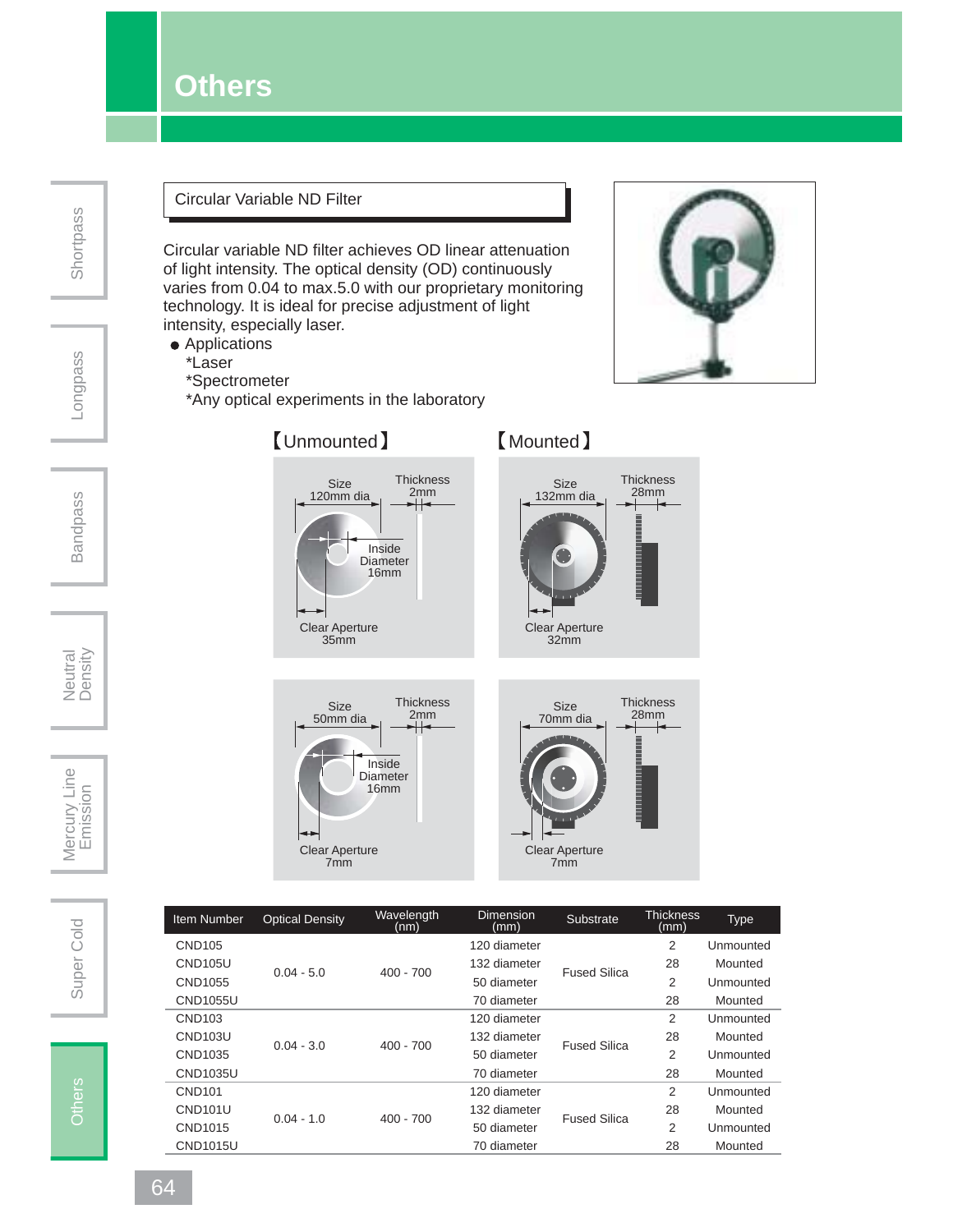



Bandpass

Neutral<br>Density

Density Neutral Mercury Line Emission Super Cold Mercury Line<br>Emission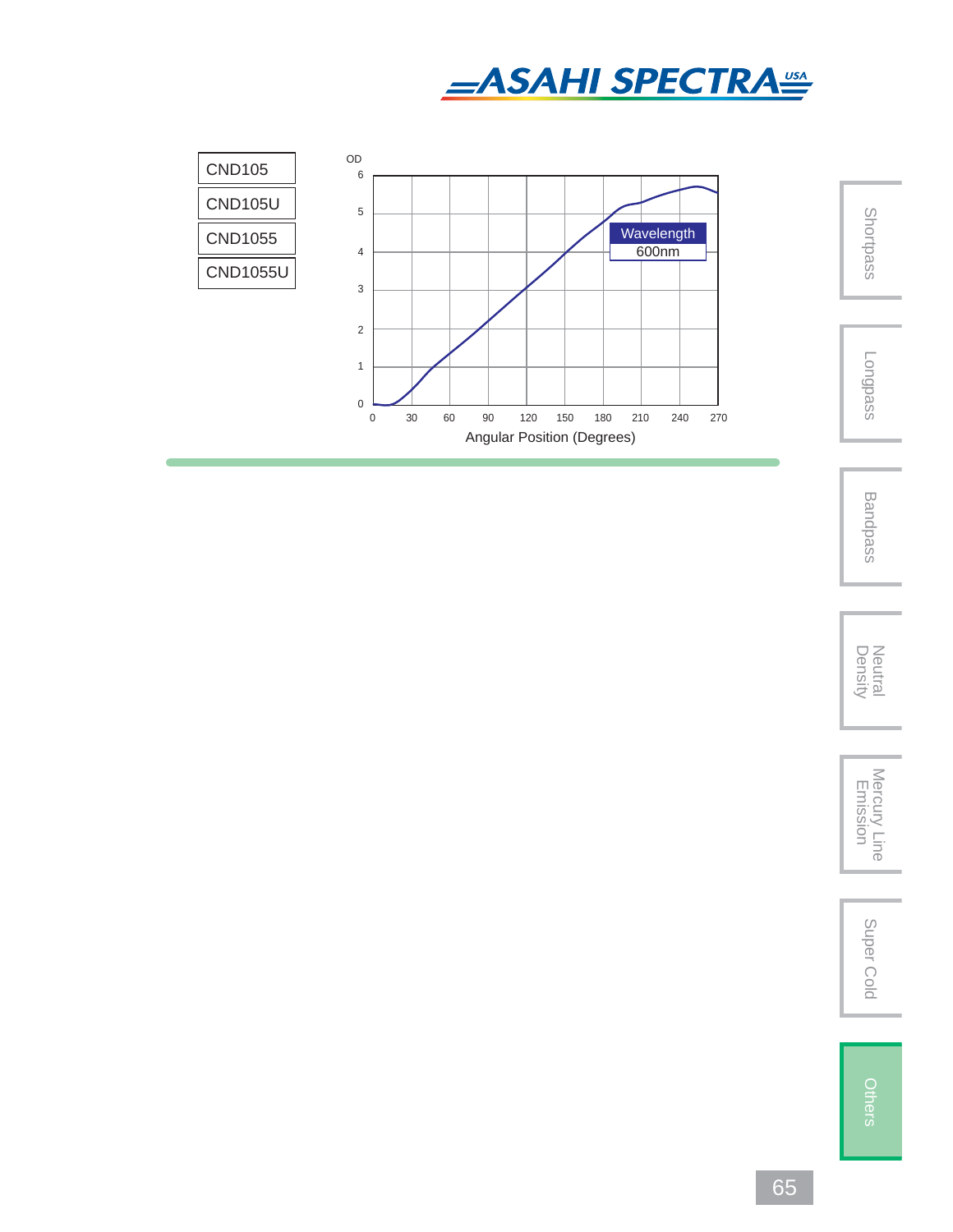## **\_ASAHI SPECTRA<sup>USA</sup>**

Notch Filter perfectly blocks the specific wavelength of laser-line with an optical density >OD6 and keep high transmission(ave)>90% outside the laser wavelength. Asahi Notch Filters will allow professional scientists to measure Stokes and Anti-Stokes simultaneously.

**Shortpass** 

# Longpass

Bandpass

Neutral<br>Density



Super Cold | Mercury Line<br>
Emission

Super Cold





Notch Filter

• Applications

\*Raman analysis

 \*Fluorescence research \*Any laser used application

| Item Number         | Laser<br>Wavelength(nm) | Notch Bandwidth<br>(mm) | <b>Blocking</b> | Dimension<br>(mm) | Thickness.<br>(mm) |
|---------------------|-------------------------|-------------------------|-----------------|-------------------|--------------------|
| XNTA488             | 488                     |                         | $>$ OD 6        | 25 diameter       | 3.5                |
| XNTA514             | 514                     | 18                      | $>$ OD 6        | 25 diameter       | 3.5                |
| XNTA <sub>532</sub> | 532                     | 18                      | $>$ OD 6        | 25 diameter       | 3.5                |
| XNTA633             | 633                     | 21                      | $>$ OD 6        | 25 diameter       | 3.5                |
| XNTA785             | 785                     | 26                      | $>$ OD6         | 25 diameter       | 3.5                |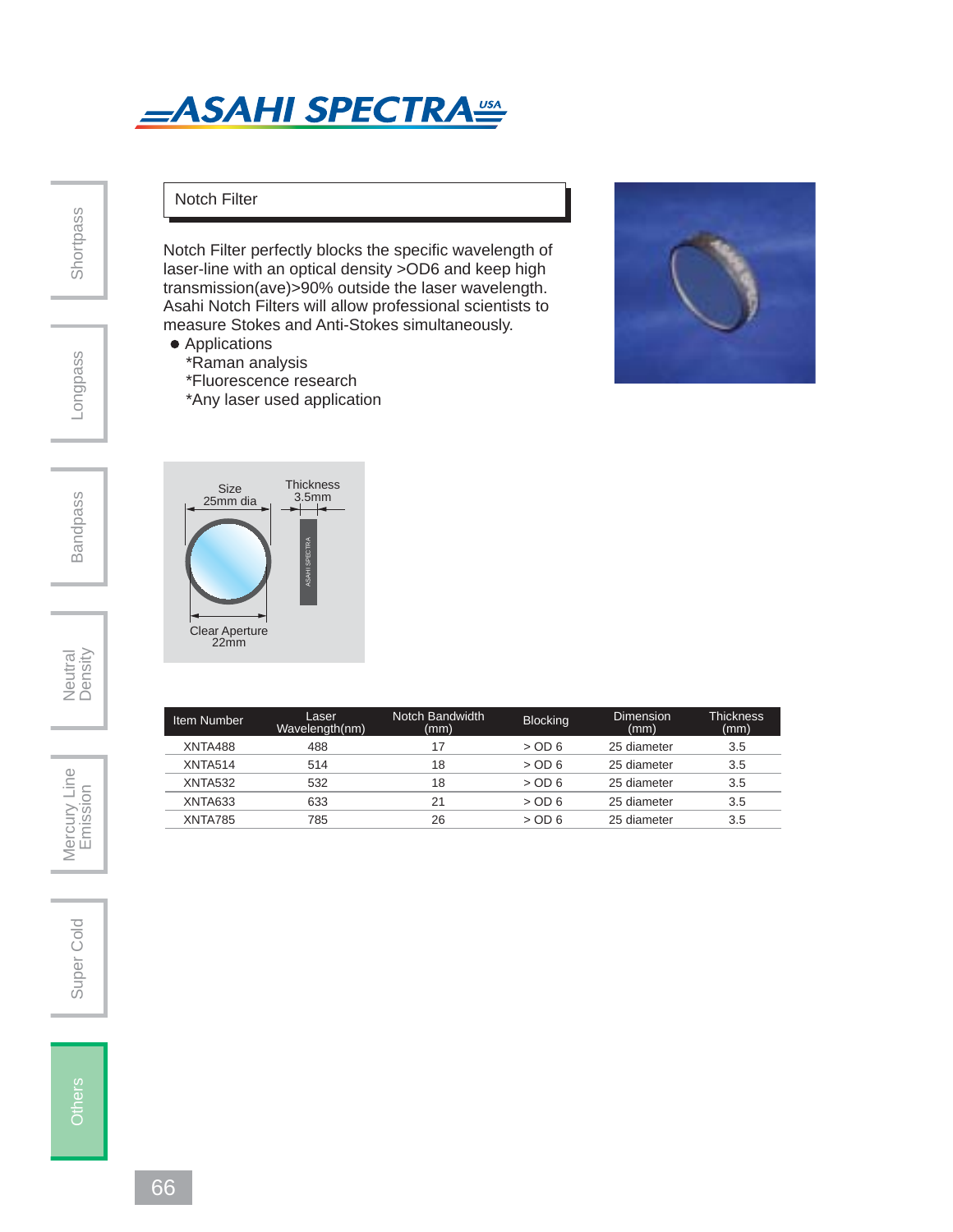





 Bandpass Neutral<br>Density

Density Neutral Mercury Line Emission Super Cold Mercury Line<br>Emission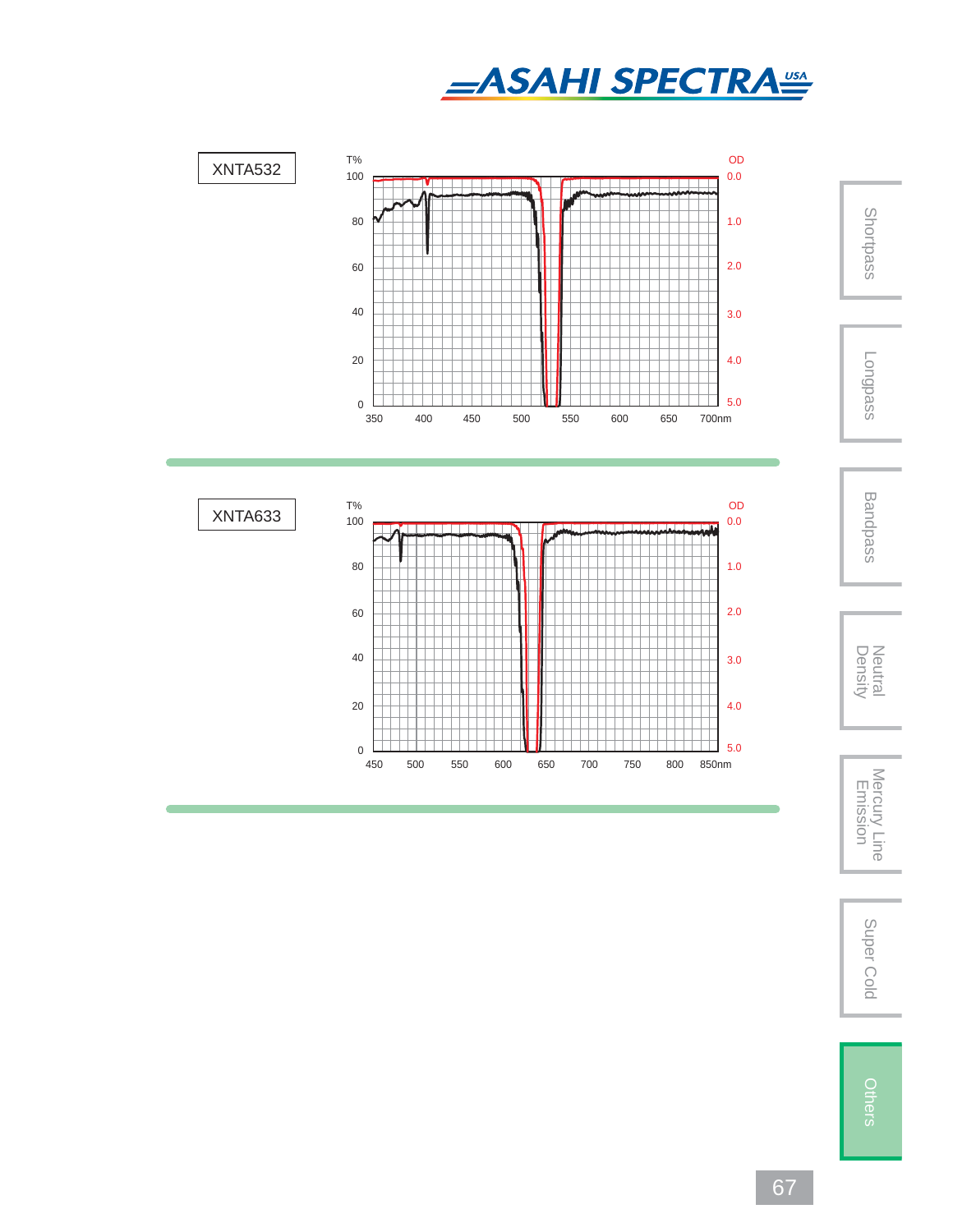## **ASAHI SPECTRA**

**Shortpass** 

## Longpass

#### Laser Line Filter

We have achieved a bandwidth < 2.6nm (Laser Wavelength : 532nm) narrow bandpass filter. By using our Laser Line Filter, you can clean up the noises outside of laser wavelength. LLF series make a big difference in the following applications because the contrast between signal and noise is extremely important in these studies.

- Applications
	- \*Raman analysis /\*Fluorescence research /
	- \*Any laser used application

High transmittance at laser wavelength and perfect noise blocking at the next nanometer, you will get a great benefit from our laser line bandpass filters.



| Item Number     | <b>CWL</b><br>(nm) | Max.FWHM<br>(mm) | Min.<br>Transmittance(%) | Dimension<br>(mm) | Thickness (mm) |
|-----------------|--------------------|------------------|--------------------------|-------------------|----------------|
| WLLF488         | 488                | 2.4              | 90                       | 12.5 diameter     | 3.5            |
| WLLF514         | 514                | 2.5              | 90                       | 12.5 diameter     | 3.5            |
| WLLF532         | 532                | 2.6              | 90                       | 12.5 diameter     | 3.5            |
| WLLF633         | 633                | 3.1              | 90                       | 12.5 diameter     | 3.5            |
| WLLF785         | 785                | 3.9              | 90                       | 12.5 diameter     | 3.5            |
| <b>WLLF1064</b> | 1064               | 5.3              | 90                       | 12.5 diameter     | 3.5            |

Neutral<br>Density

Mercury Line Super Cold | Mercury Line<br>
Emission